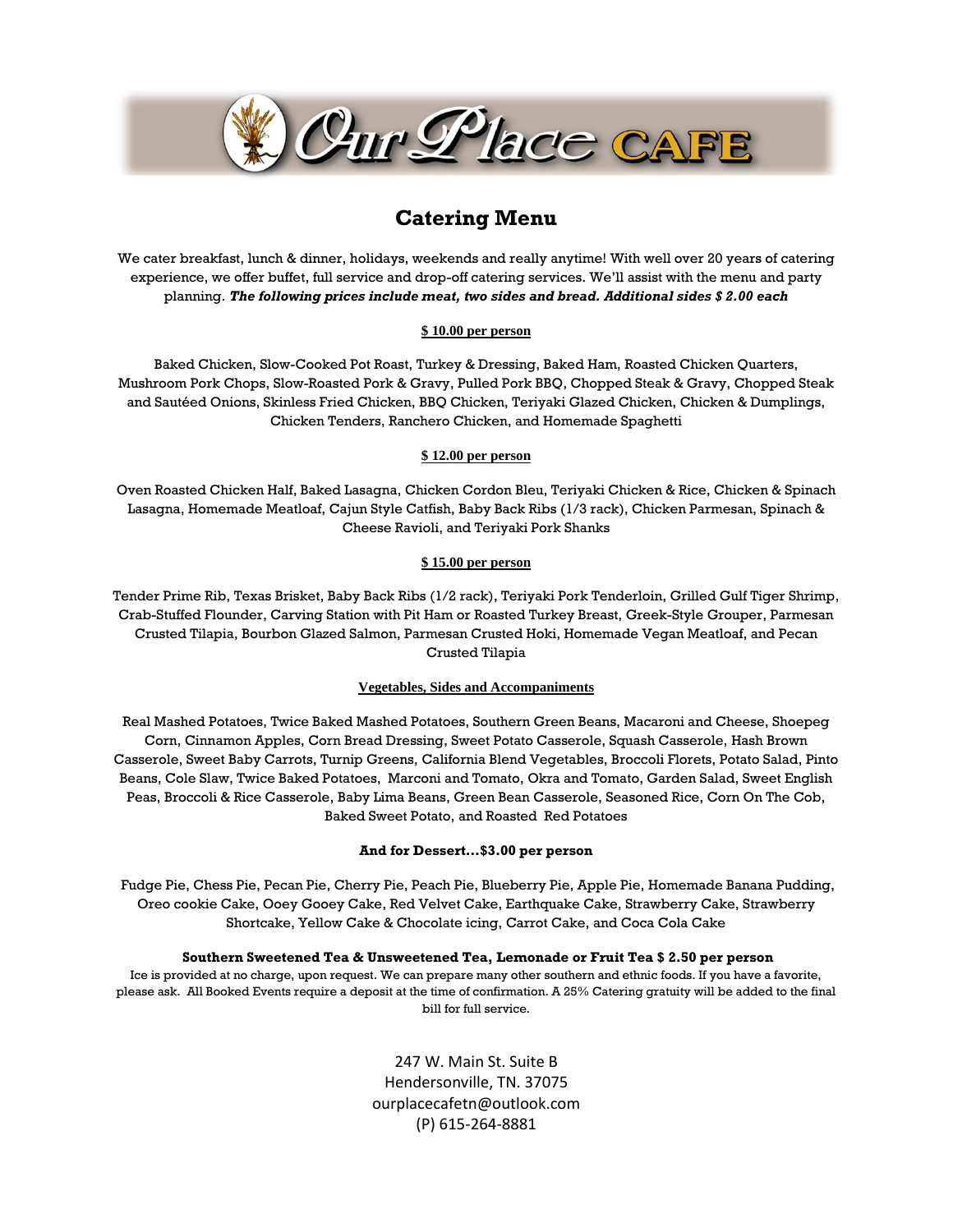

# **Catering Menu- Appetizers**

**\$4.00 per person (Choose 2 items)**

*Assorted Cheese Cubes and Crackers, Fresh Fruit Display (subject to seasonal quality and availability), Chips and salsa, Chile con Queso and Chips, Fresh Veggie Tray, Fruit Salad (orange, strawberry, or cranberry)*

### **\$8.00 per person (Choose 3 items)**

*Sweet & Sour Meatballs, Chicken Tenders, Sliders (Ham, Chicken Salad, or Pork BBQ), Chicken Wings, Sausage Balls, Spinach & Artichoke Dip with chips*

*Teriyaki Pork Shanks or Jumbo Shrimp Cocktail (choose one add \$3 per person)*

*If you have another favorite menu item, please ask!*

247 W. Main St. Suite B Hendersonville, TN. 37075 ourplacecafetn@outlook.com (P) 615-264-8881